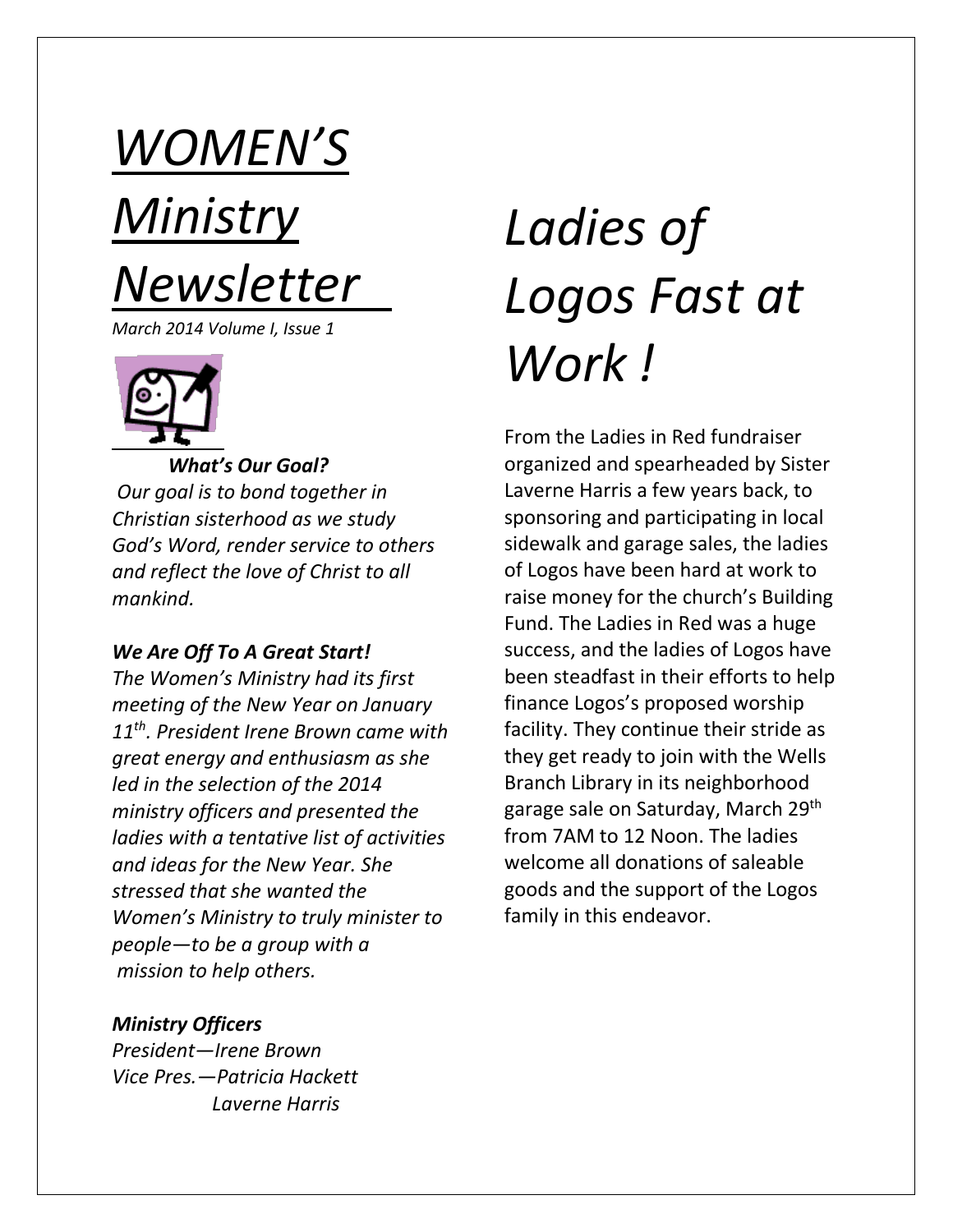*Secretary--Dollie Burton woman that fearth* 

*Retreat/Fellowship Coordinators praised. Patricia Hackett Give her of the fruit Hazel Wills of her hands; and let Party Coordinator-Wanda Smith her own works praise*

*Decorations Committee- Mary Jolly* 



#### *Forms Of Mission Black History*

*Logos' Women's Ministry is diligent in its efforts to be a working service ministry. The Women's Ministry organized ministry has sponsored a child in Africa, adopted another fantastic Soul food Lifework families at Christmas, adopted Logos Potluck feast in recognition families at Christmas, and visits and and remembrance of our supports our members who are* history. The culinary delights *sick, shut-in or in need. We welcome were those that many of us all ladies of Logos to join our efforts to spread and our forefathers grew up love .Currently, we have an on-going blanket eating—foods that were drive to collect blankets that will be donated available to slaves and to various shelters, seniors, the homeless the poor in years past, and anyone who may have need. such dishes as black-eyed*

## *Stud***y to Show** *Thyself Approved!*

*While the Women's Ministry meets to*

## *Teachers—Elaine Smith* **A Word!**

 *Laverne Harris "Favour is deceitful, and beauty is vain: but a the Lord; she shall be her in the gates."*

 *Josephine Battle Proverbs 31:30-31*

On Sunday, February 23<sup>rd</sup>, the *peas, turnip and cabbage greens, neck bones, rice and fried chicken.*